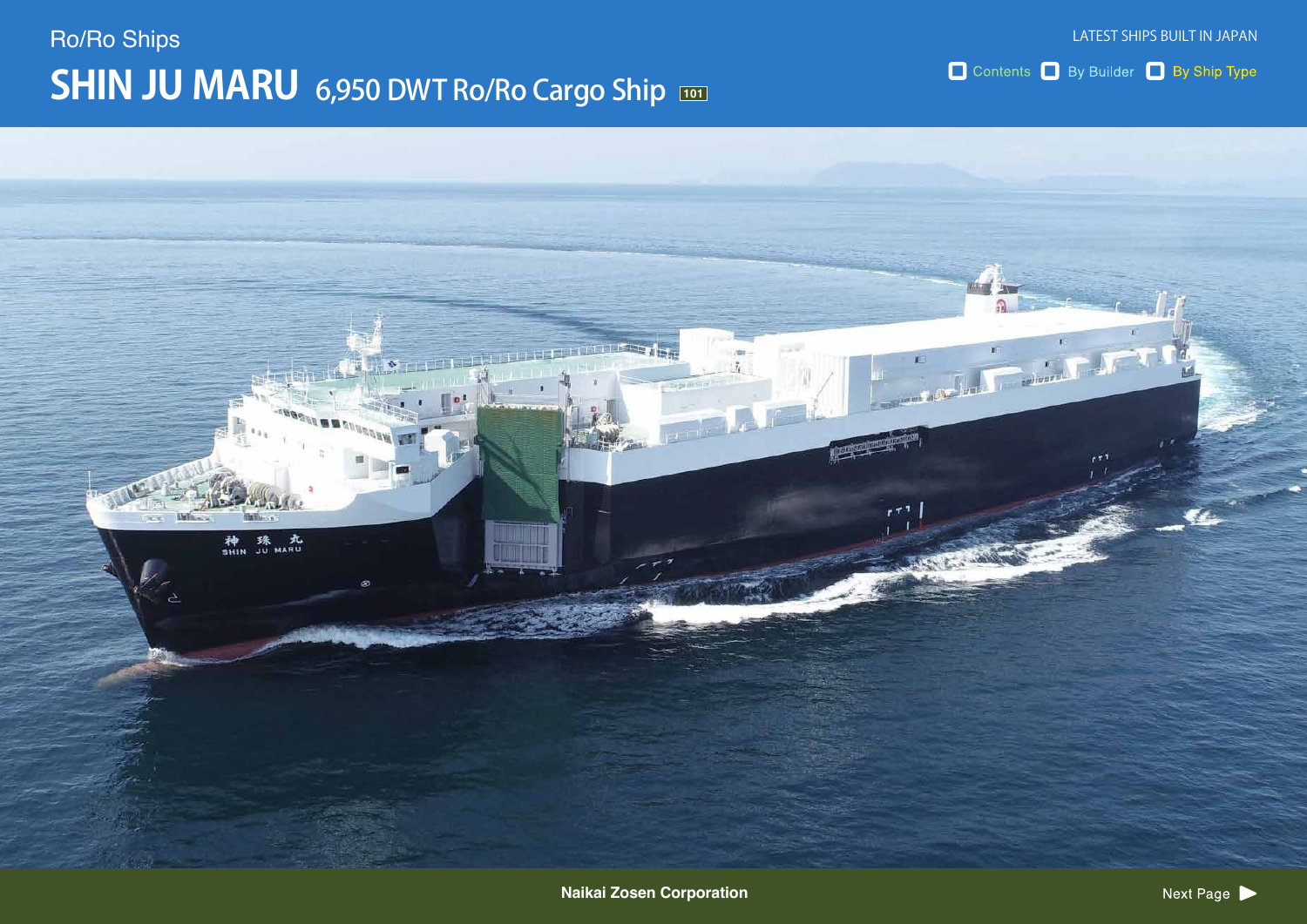### **SHIN JU MARU** 6,950 DWT Ro/Ro Cargo Ship **101**

### Features

- 1. The cargo loaded on the ship is chassis, cars, roll-paper, etc.
- 2. The vehicle hold consists of a total of six decks. Three of them are for cars only. The remaining three decks can be loaded with chassis, tractor, etc.
- 3. Main deck and B1 deck are provided with compartments for loading roll-paper.
- 4. The vehicles are loaded into the ship through the shore ramp doors of bow and stern, then it is loaded on each deck through the hold ramp in the car hold.
- 5. It has a hull form with excellent speed performance, based on model experiment. In addition, it has a hull shape with excellent fuel efficiency, such as an energy loss of the propeller swirling flow is recovered by the stern energy saving valve and converted into thrust.
- ing-Tank) to prevent rolling during voyage, it effectively 6. This vessel has the fin stabilizer and ART (Anti-Rollreduces the rolling of the hull by selecting and using the appropriate these devices according to the navigation .condition
- 7. Equipped with bow thruster and stan thrusters with new

#### **PRINCIPAL PARTICULARS**

| Main engineMAN B&W 9S50ME-C8.5 x 1 (UP-RATING) |
|------------------------------------------------|
|                                                |

K-7 rudder (K7-M2 type) to improve the maneuvering performance during berthing.

8. An electronically controlled main engine (ME-C type) is used to reduce fuel oil consumption and improve com-<br>bustion conditions at low loads.

|  | Complement30 persons (18 crews and 12 passengers)       |  |
|--|---------------------------------------------------------|--|
|  |                                                         |  |
|  |                                                         |  |
|  | (car/vehicle)  13m Chassis x 150 units, Car x 250 units |  |
|  |                                                         |  |
|  |                                                         |  |

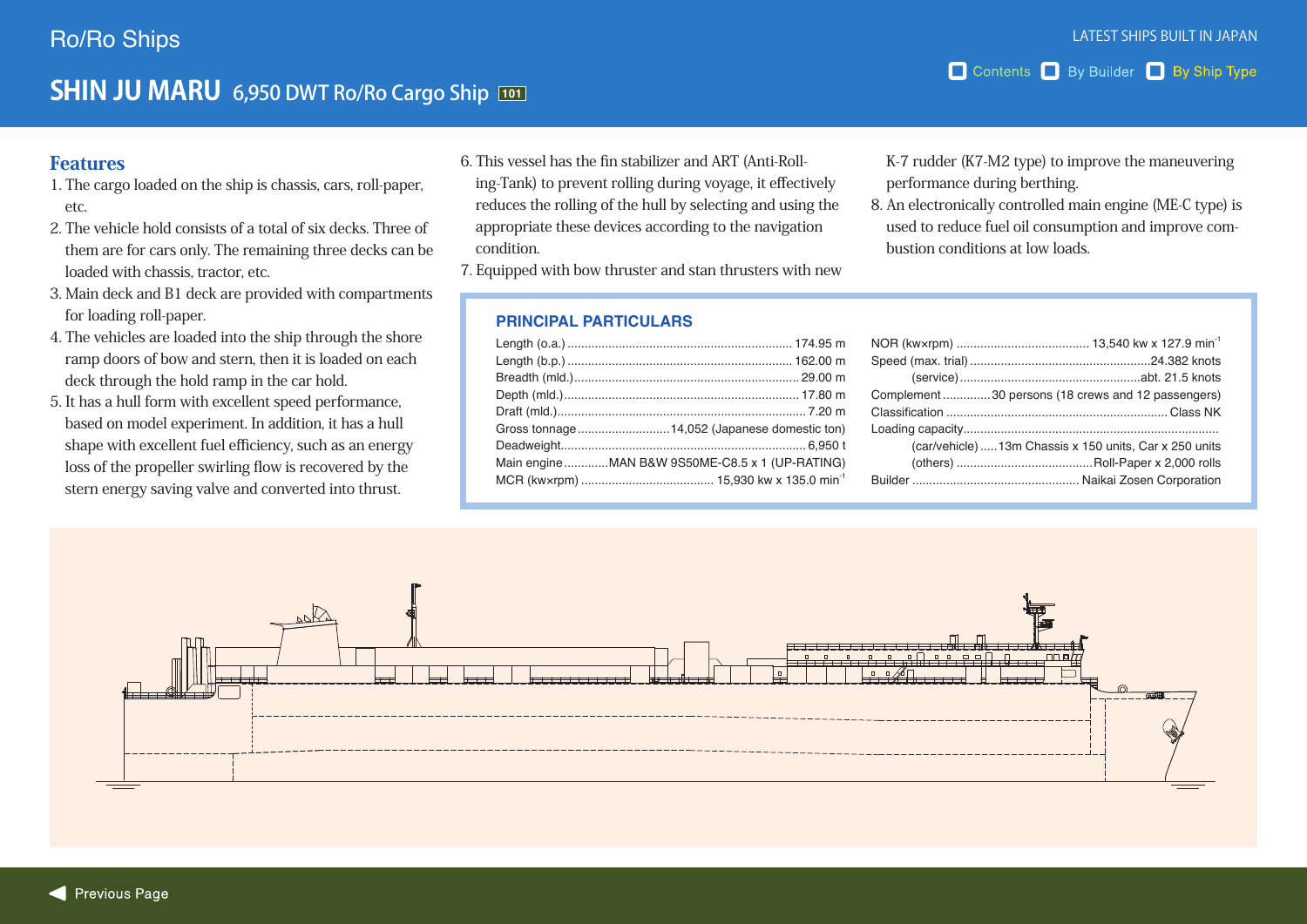# **HARUMARU No.5** 7,070 DWT Ro/Ro Cargo Ship Ro/Ro Ships

Contents By Builder By Ship Type

LATEST SHIPS BUILT IN JAPAN